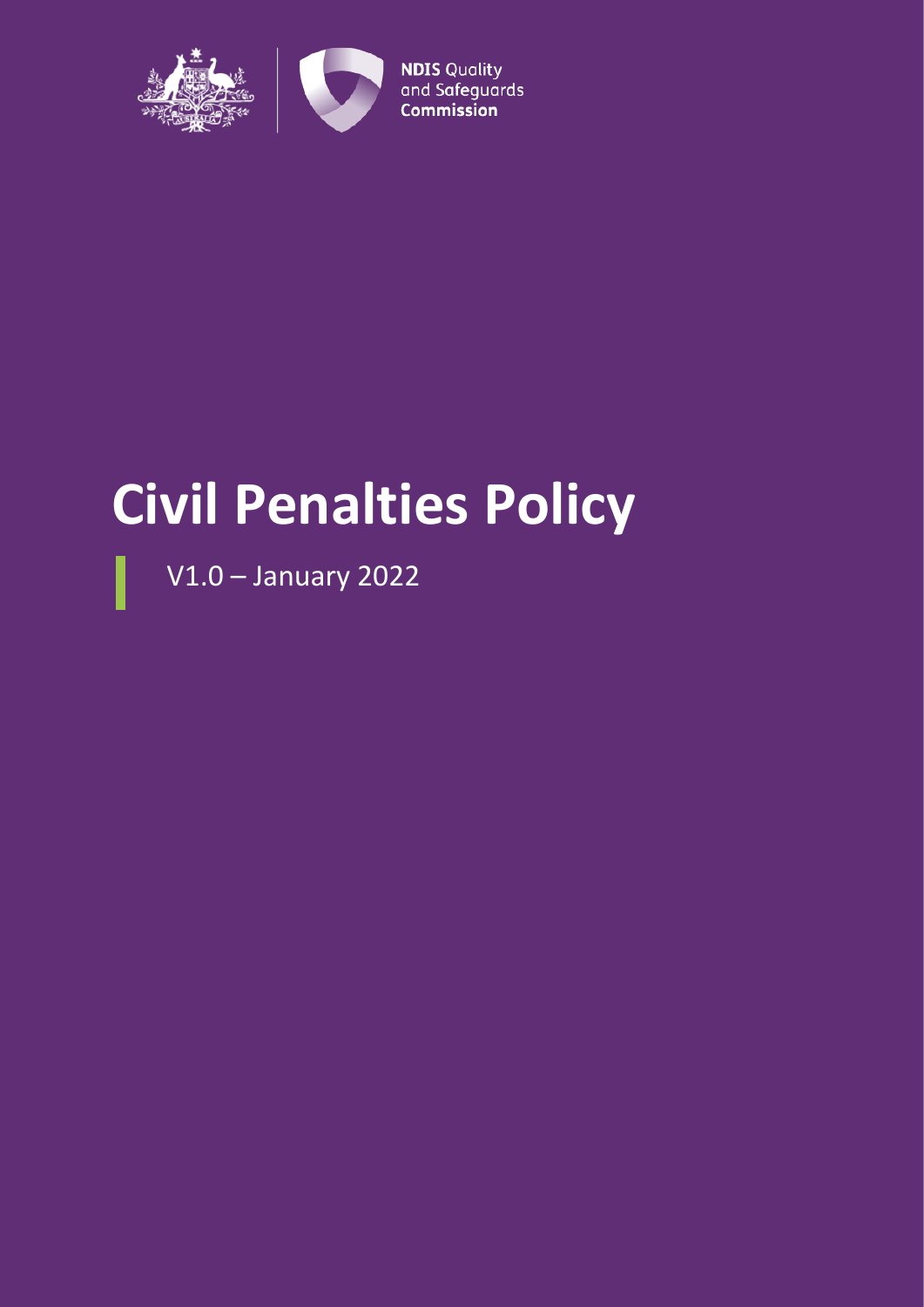

NDIS Quality and Safeguards Commission PO Box 210, Penrith NSW 2750.

#### **Copyright**

© Commonwealth of Australia 2022



The NDIS Quality and Safeguards Commission encourages the dissemination and exchange of information provided in this policy. The material in this policy is licensed under a Creative Commons Attribution 4.0 International licence, with the exception of:

- the Commonwealth Coat of Arms
- the NDIS Quality and Safeguards Commission logo
- any third party material
- any material protected by a trademark
- any illustration, diagram, photograph or graphic over which the NDIS Quality and Safeguards Commission does not hold copyright, but which may be part of or contained within this policy.

More information on this CC BY licence is set out at the creative commons website: www.creativecommons.org. Enquiries about this licence and any use of this policy can be sent to: communications@ndiscommission.gov.au

#### **Attribution**

Use of all or part of these guidelines must include the following attribution:

© Commonwealth of Australia 2022

#### **Using the Commonwealth Coat of Arms**

Terms of use for the Coat of Arms are available at this website: https://www.pmc.gov.au/government/commonwealth-coat-arms

#### **Important notice**

The information in this policy is for general guidance only. It does not constitute legal or other professional advice, and should not be relied on as a statement of a law in any jurisdiction. You should obtain professional advice if you have any specific concern.

The NDIS Quality and Safeguards Commission has made every reasonable effort to provide current and accurate information, but it does not make any guarantees regarding the accuracy, currency or completeness of that information.

Parties wishing to re-publish or otherwise use the information in this policy must check this information for currency and accuracy prior to publication. This should be done prior to each publication edition, as NDIS Quality and Safeguards Commission guidance and relevant legislation may change. Any queries should be addressed to communications@ndiscommission.gov.au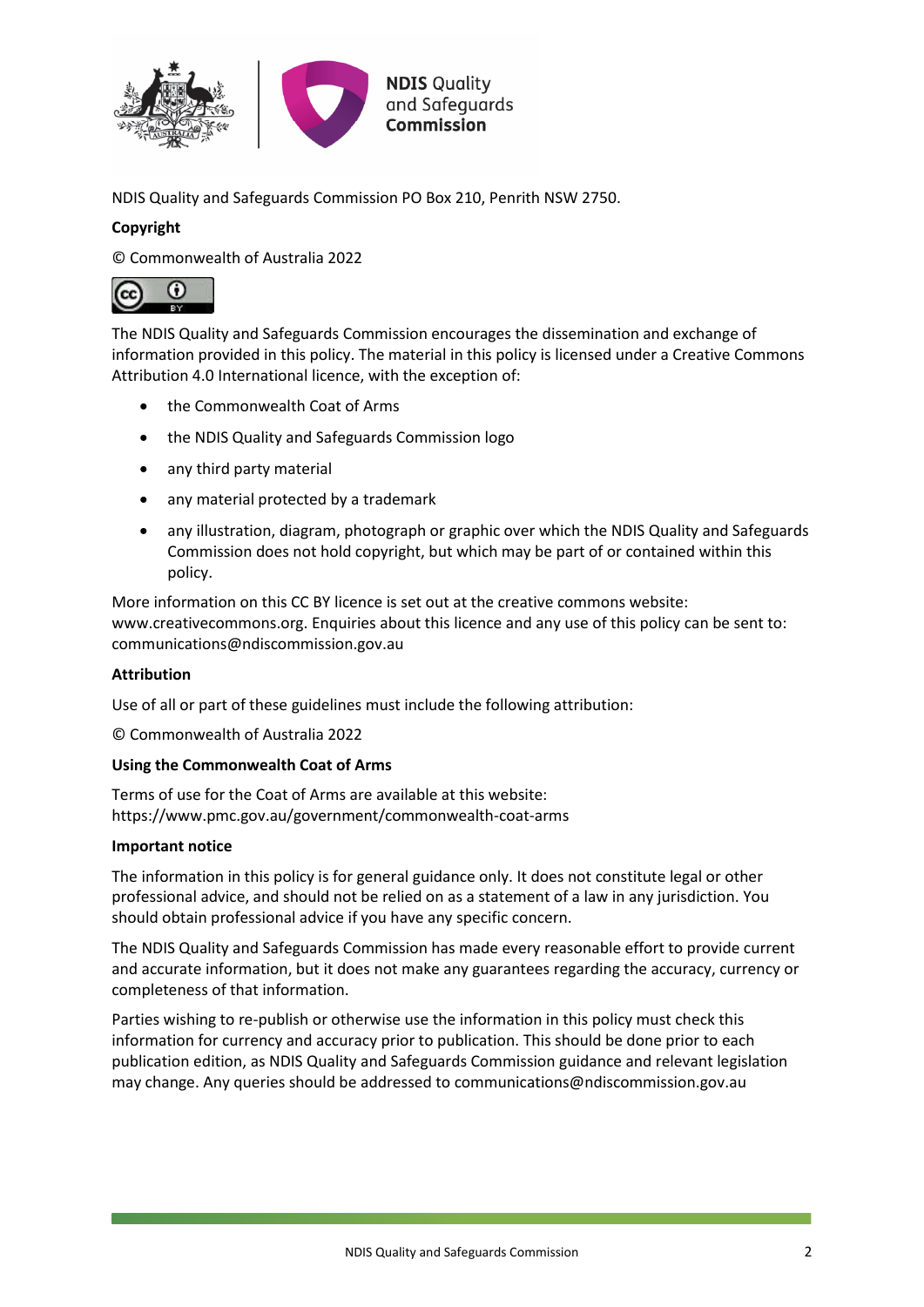## **Contents**

| When a civil penalty would not be considered an appropriate enforcement tool  8   |
|-----------------------------------------------------------------------------------|
|                                                                                   |
|                                                                                   |
| Annexure A – Provisions of the NDIS Act with Civil Penalty Provisions and Penalty |

 $\overline{\phantom{0}}$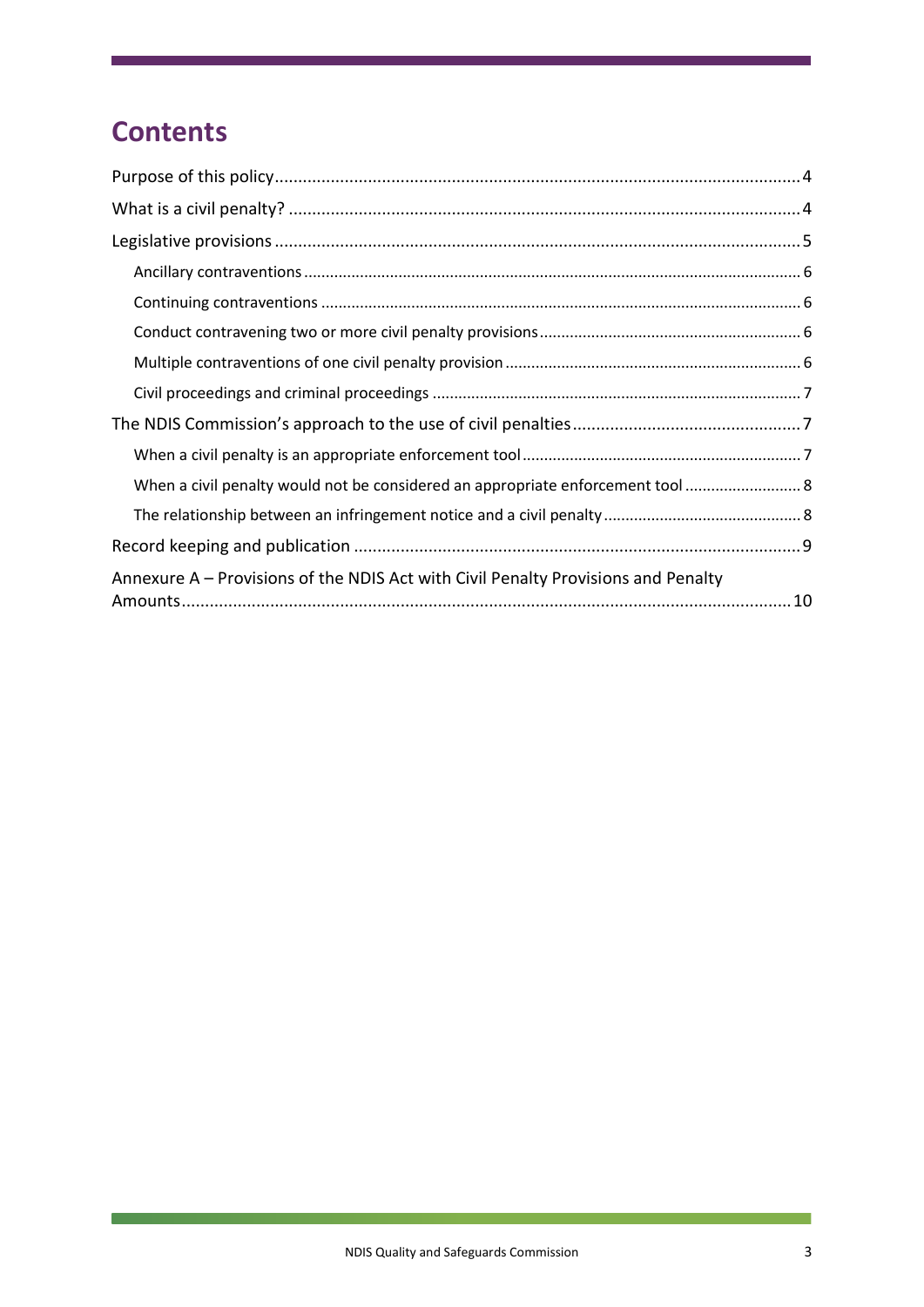## <span id="page-3-0"></span>**Purpose of this policy**

The NDIS Quality and Safeguards Commission (the NDIS Commission) is an independent government body that works to improve the quality and safety of NDIS supports and services, investigates and resolves problems, and strengthens the skills and knowledge of providers and participants.

The regulatory powers and functions of the NDIS Commission are set out in the *National Disability Insurance Scheme Act 2013* (the NDIS Act), and associated Rules. The NDIS Commission's regulatory powers are underpinned by the *Regulatory Powers (Standard Provisions) Act 2014* (RP Act).

The NDIS Commission's compliance and enforcement activities are an important part of its work as a regulator. Those activities enable the NDIS Commission to encourage best practice among NDIS providers and manage risk to NDIS participants.

The NDIS Commission is required to conduct compliance and enforcement activities in a risk responsive and proportionate manner. Actions to be taken are determined on a case by case basis taking into consideration factors such as the seriousness of the issue, the appropriateness of the provider's or other person's response, and the likelihood of further harm to persons with disability.

The NDIS Commission has a range of tools for responding to non-compliance that are provided for in Chapter 4, Part 3A of the NDIS Act (Part 3A). This policy is one of a suite of policies that expands on the general information provided in the *[Compliance and Enforcement Policy](https://www.ndiscommission.gov.au/document/666)*, and provides guidance on the NDIS Commission's approach to the use of civil penalties.

This policy concerns a framework for general application in relation to civil penalty provisions. A civil penalty is a financial penalty imposed by a court and is payable to the Commonwealth.

The aim of a civil penalty is to deter a person from breaching the law, and may be a suitable and effective response to non-compliance in certain circumstances.

This policy provides background information and guidance on the NDIS Commission's general approach to the use of civil penalty provisions.

The NDIS Commissioner is not bound to exercise his or her discretion to seek a civil penalty only in accordance with this policy. Each case will be considered on its particular facts.

# <span id="page-3-1"></span>**What is a civil penalty?**

A civil penalty is a financial penalty imposed by a court for breaching a civil penalty provision. Civil penalty proceedings are not criminal proceedings, and therefore do not result in a person being convicted of an offence.

The standard of proof that applies in civil penalty proceedings is that of the 'balance of probabilities' – a lesser standard to that of 'beyond reasonable doubt', which applies in criminal matters.

The NDIS Commissioner may pursue a civil penalty in cases involving contraventions of civil penalty provisions within Part 3A. The quantum of a civil penalty can be significant and, when determined by a relevant court, will be designed to deter the relevant wrongdoer, and others the NDIS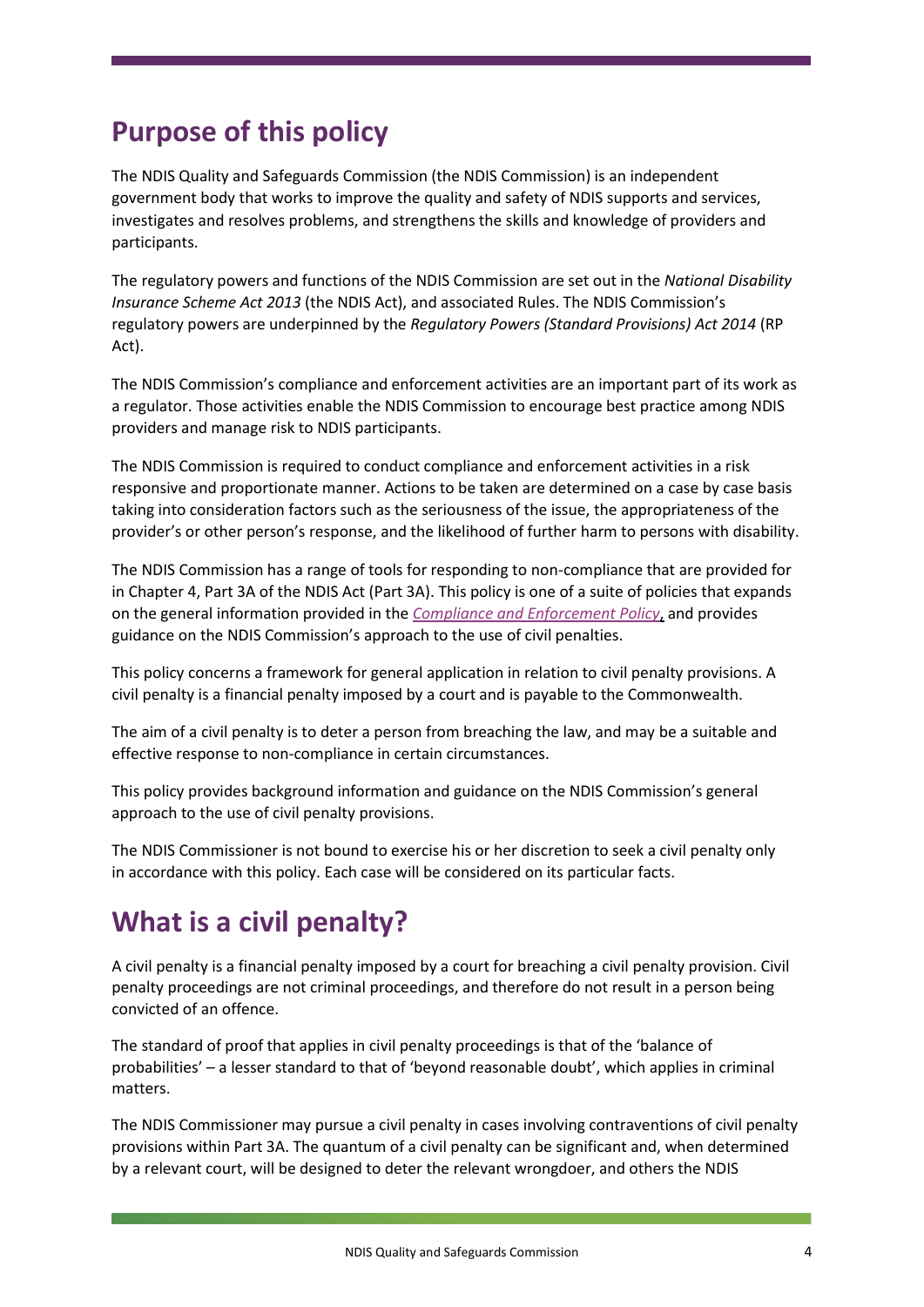Commission regulates from non-compliance with regulatory requirements in the future.

**Annexure A** to this policy lists the sections of the NDIS Act which carry a civil penalty for noncompliance. In summary, these include:

- failure of an NDIS provider to be registered to provide certain supports;
- providing false or misleading information when applying for registration as an NDIS provider;
- registered NDIS provider breaching a condition of its registration;
- former registered NDIS provider failing to keep records;
- NDIS providers or workers not complying with their obligations under the *NDIS Code of Conduct*;
- NDIS providers or workers breaching notices or orders issued by the NDIS Commissioner; and
- causing or threatening detriment to a person because of a protected disclosure.

This document provides further policy guidance as to the circumstances in which the NDIS Commissioner will pursue civil penalties, and the approach that the NDIS Commissioner will adopt when deciding to do so.

## <span id="page-4-0"></span>**Legislative provisions**

Section 73ZK of the NDIS Act and Part 4 of the RP Act provide the legislative basis for the NDIS Commissioner's use of civil penalties.

The NDIS Commissioner may apply to a relevant court for a civil penalty order in relation to an alleged contravention of a civil penalty provision within Part 3A. The NDIS Commissioner has six years from the date of the alleged contravention to make an application. The NDIS Commissioner may also delegate this power to a Commission officer, in writing.

If a court is satisfied, on the balance of probabilities, that a person has contravened a civil penalty provision, the court may issue a civil penalty in the form of a financial penalty payable by the person to the Commonwealth. The penalty may be of such value as considered appropriate by the court, up to the maximum penalty specified by the relevant provision that has been contravened.

Where the NDIS provider is a body corporate, the maximum penalty payable is five times the prescribed penalty units. (A body corporate will be responsible for the actions of an employee, agent or officer of a body corporate, acting in the legitimate scope of their employment, or within their actual or apparent authority.) Otherwise, where the person who has breached a civil provision is an individual, the maximum penalty payable is the number of penalty units as prescribed.

**Annexure A** to this policy lists the sections of the NDIS Act which carry a civil penalty for noncompliance. **Annexure A** also lists the maximum penalty that a court could impose for each breach of the relevant provision.

A civil penalty is a debt owed to the Commonwealth, enforceable through civil debt proceedings, and can be a judgment debt. Where a person fails to pay the amount specified in the civil penalty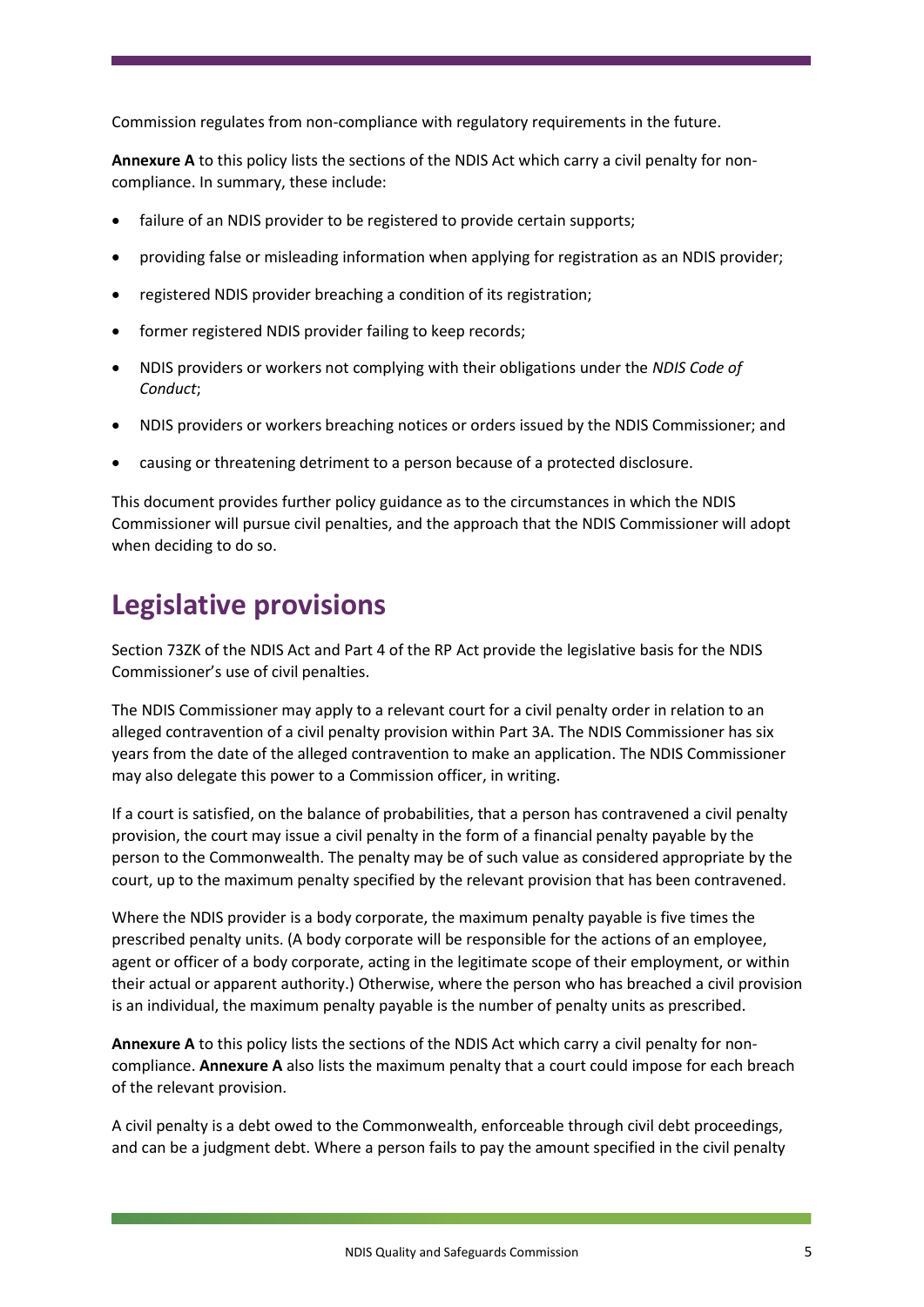order, the NDIS Commissioner may commence legal proceedings against the person named in the order to recover the amount owed.

#### <span id="page-5-0"></span>**Ancillary contraventions**

Any conduct that is ancillary to the contravention of a civil penalty provision is taken to be a contravention of the provision. Ancillary conduct includes:

- any attempt to contravene a civil penalty provision;
- aiding, abetting, counselling or procuring a contravention of a civil penalty provision;
- inducing (by threats, promises or otherwise) a contravention of a civil penalty provision;
- being in any way, directly or indirectly, knowingly concerned in, or party to, a contravention of a civil penalty provision; or
- conspiring with others to effect a contravention of a civil penalty provision.

#### <span id="page-5-1"></span>**Continuing contraventions**

In some cases, a contravention of the NDIS Act will manifest itself in the failure to complete a required obligation by a certain deadline. In those cases, the contravention will 'continue' until the required obligation has been met.

The effect of this is that a separate contravention of the relevant civil penalty provision will occur on every day the relevant obligation is not met (including the day the relevant civil penalty order is made or any later day). This is designed to ensure that a person still meets the obligation, and is not excused from doing so after the relevant deadline has passed.

#### <span id="page-5-2"></span>**Conduct contravening two or more civil penalty provisions**

A person's conduct may contravene more than one civil penalty provision. The NDIS Commissioner may institute proceedings relating to any or all provisions allegedly contravened by a person's conduct.

However, a person may only be ordered to pay one penalty for the same conduct—that is, they cannot be ordered to pay a penalty for breaching provision A and a penalty for breaching provision B, if both breaches resulted from the same conduct.

### <span id="page-5-3"></span>**Multiple contraventions of one civil penalty provision**

A relevant court may make a single civil penalty order for multiple contraventions of a civil penalty provision if proceedings for the contraventions are founded on the same facts, or if the contraventions form, or are part of, a series of contraventions for the same or similar conduct. This may assist in minimising court administration and enable consolidation of legal proceedings.

However, any penalty ordered must not exceed the sum of the maximum penalties that could be ordered if there were separate proceedings for each contravention.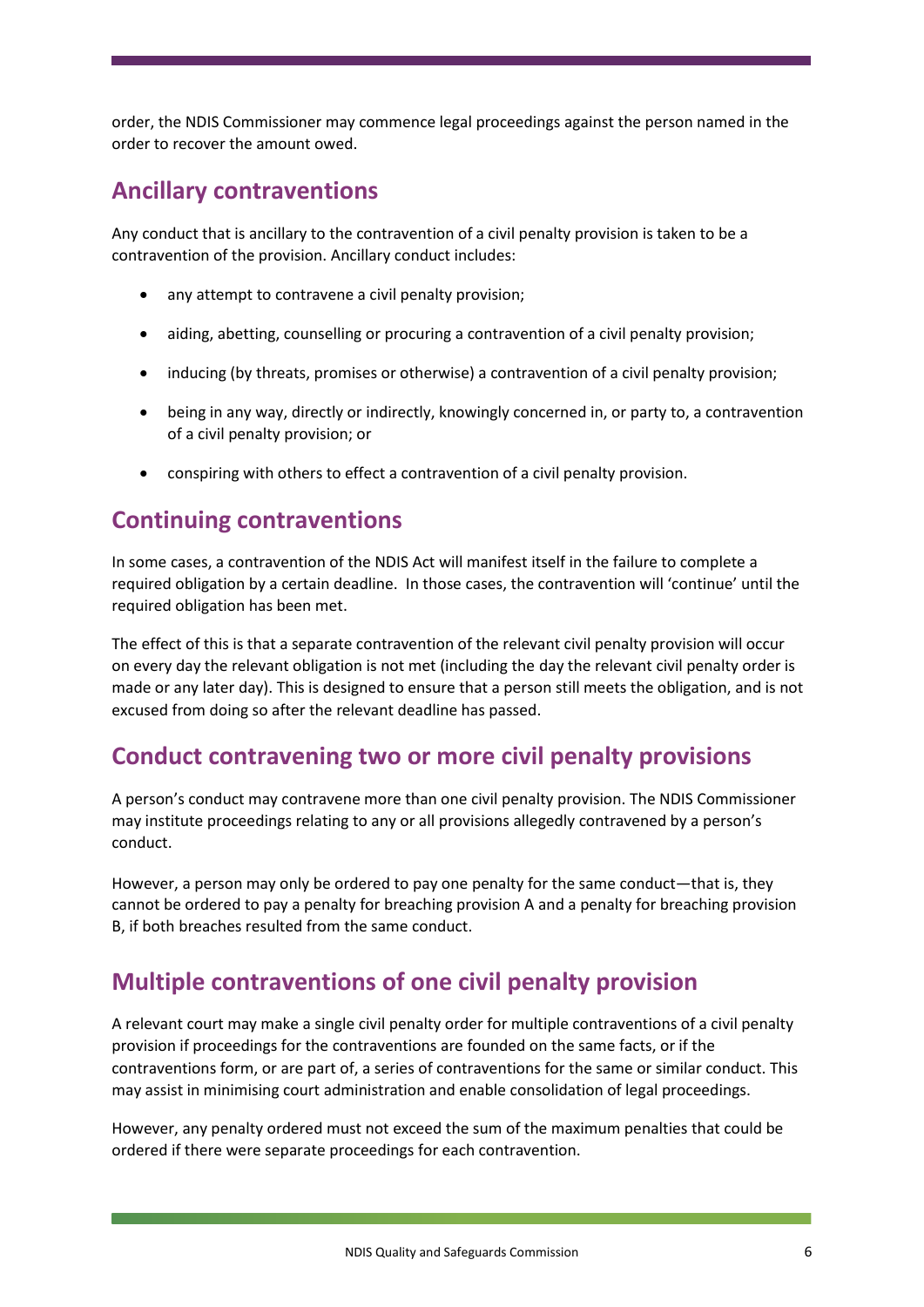## <span id="page-6-0"></span>**Civil proceedings and criminal proceedings**

A court cannot make a civil penalty order against a person who has been convicted of a criminal offence for the same, or substantially the same, conduct.

Civil proceedings are suspended if criminal proceedings commence or have commenced and relate to the same, or substantially the same, conduct.

If the criminal proceedings result in a conviction, civil proceedings related to the same, or substantially the same, conduct will be dismissed and costs for the civil proceedings will not be awarded. Civil proceedings may resume if the person is not convicted of the offence.

Criminal proceedings may commence after civil proceedings, even in the event the civil proceedings result in a civil penalty order. However, evidence given by an individual during proceedings for a civil penalty order cannot be used in any subsequent criminal proceedings, where those proceedings have been commenced against the same individual and relate to the same, or substantially the same, conduct.

# <span id="page-6-1"></span>**The NDIS Commission's approach to the use of civil penalties**

The NDIS Commission's *[Compliance and Enforcement Policy](https://www.ndiscommission.gov.au/document/666)* states that the NDIS Commission considers a range of factors in determining its response to non-compliance with the NDIS Act and Rules.

#### <span id="page-6-2"></span>**When a civil penalty is an appropriate enforcement tool**

Examples of circumstances where seeking civil penalties may be appropriate include where:

- the person has a history of non-compliance;
- the NDIS Commission has previously taken other action against the person for similar contraventions of the NDIS Act;
- the NDIS Commission considers the contravention(s) warrant consideration by a court;
- there is no immediate or ongoing detriment or risk to the health, safety or wellbeing of a person with disability;
- the alleged wrongdoing resulted in significant injury or death to a person with disability;
- the person has, as a consequence of the alleged non-compliance, directly obtained a financial benefit (for example, profits gained or losses avoided) or other advantage, to the detriment of others;
- the lack of response by the person to other mechanisms used by the NDIS Commission to address non-compliance.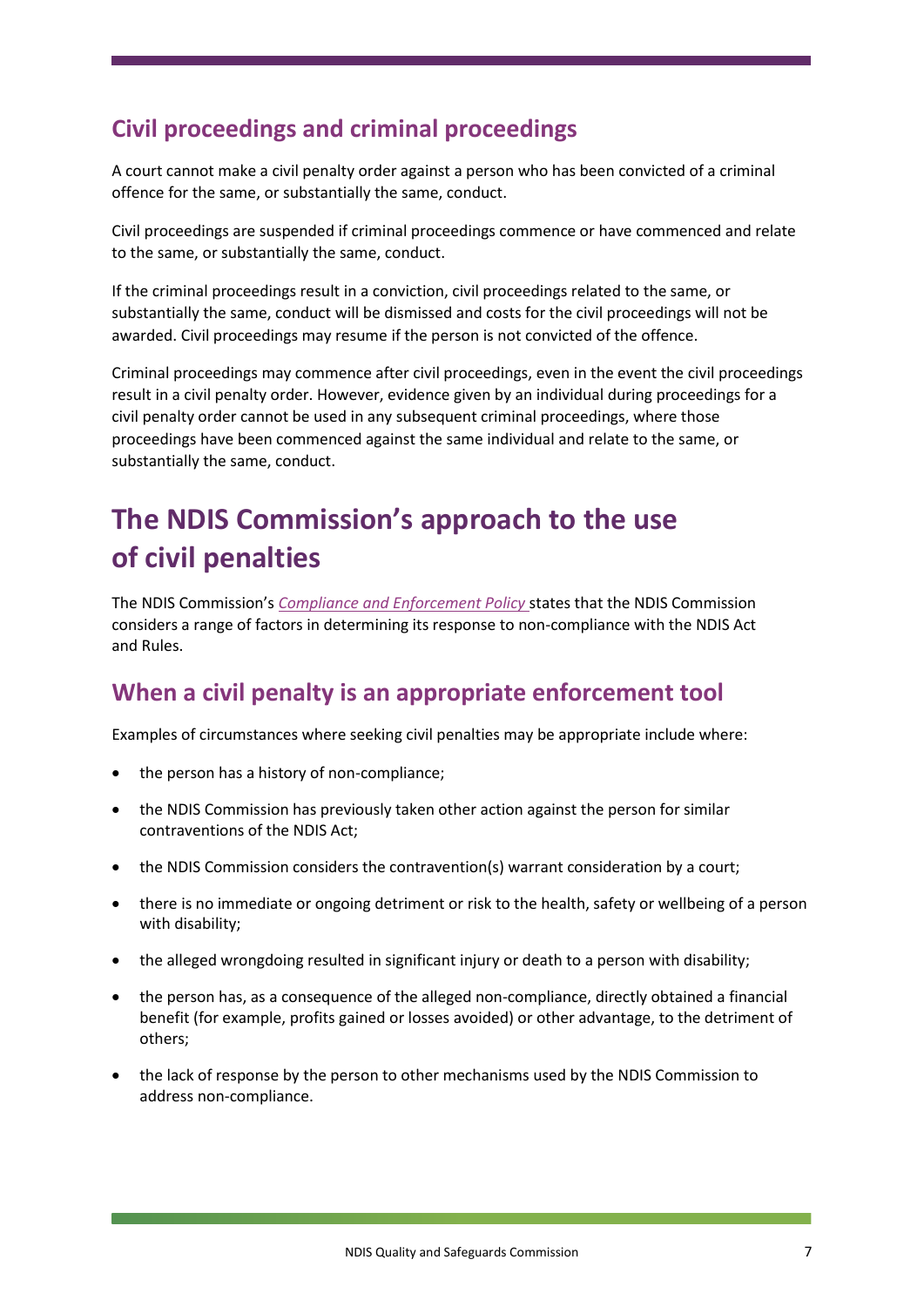## <span id="page-7-0"></span>**When a civil penalty would not be considered an appropriate enforcement tool**

Examples of circumstances where seeking civil penalties may not be appropriate include where:

- the person has no previous record of non-compliance;
- the NDIS Commission does not consider the contravention(s) warrant consideration by the court (because, for instance, the alleged non-compliance does not involve a serious contravention of a civil penalty provision);
- there is a lower risk to the health, safety and wellbeing of a person with disability;
- the person has already responded to other tools used by the NDIS Commission to address relevant non-compliance;
- the person has accepted their conduct was non-compliant and discontinued it, unless the noncompliance constituted a serious contravention of the NDIS Act (for example, as a result of a serious breach of the *NDIS Code of Conduct*); or
- the person has agreed to co-operate and engage with the NDIS Commission and there are more appropriate enforcement options available.

## <span id="page-7-1"></span>**The relationship between an infringement notice and a civil penalty**

There is a relationship between an infringement notice and a civil penalty order.

The NDIS Commissioner may issue an infringement notice for an alleged contravention of a civil penalty provision, as an alternative to pursuing court action. If the recipient of an infringement notice pays the amount stated in the notice, then court proceedings cannot be brought against that person in relation to the alleged contravention of the NDIS Act.

The option for the NDIS Commissioner to issue an infringement notice instead of seeking a civil penalty order from the court recognises that a lengthy civil proceeding may not be the optimal way of addressing every alleged contravention of the NDIS Act. Infringement notices may be used as a low cost and efficient enforcement option to address minor or 'technical' contraventions, without requiring court proceedings.

However, if the recipient of an infringement notice chooses not to pay the infringement notice, then the option exists for the NDIS Commissioner to initiate proceedings to obtain a civil penalty order. The court may impose a greater financial penalty amount on the person than the amount stated in the infringement notice.

Separately, if an infringement notice is withdrawn, then the NDIS Commissioner may also consider whether commencing action for a civil penalty order in respect of the alleged contravention is appropriate.

For more information on how and when the NDIS Commissioner may consider the use of infringement notices, see the *[Infringement Notice Policy](https://www.ndiscommission.gov.au/sites/default/files/documents/2019-06/infringement-notice-policy-final-june-2019.pdf#:~:text=The%20Commissioner%20must%20give%20the%20infringement%20notice%20within,a%20particular%20period%20or%20before%20a%20particular%20time.)*.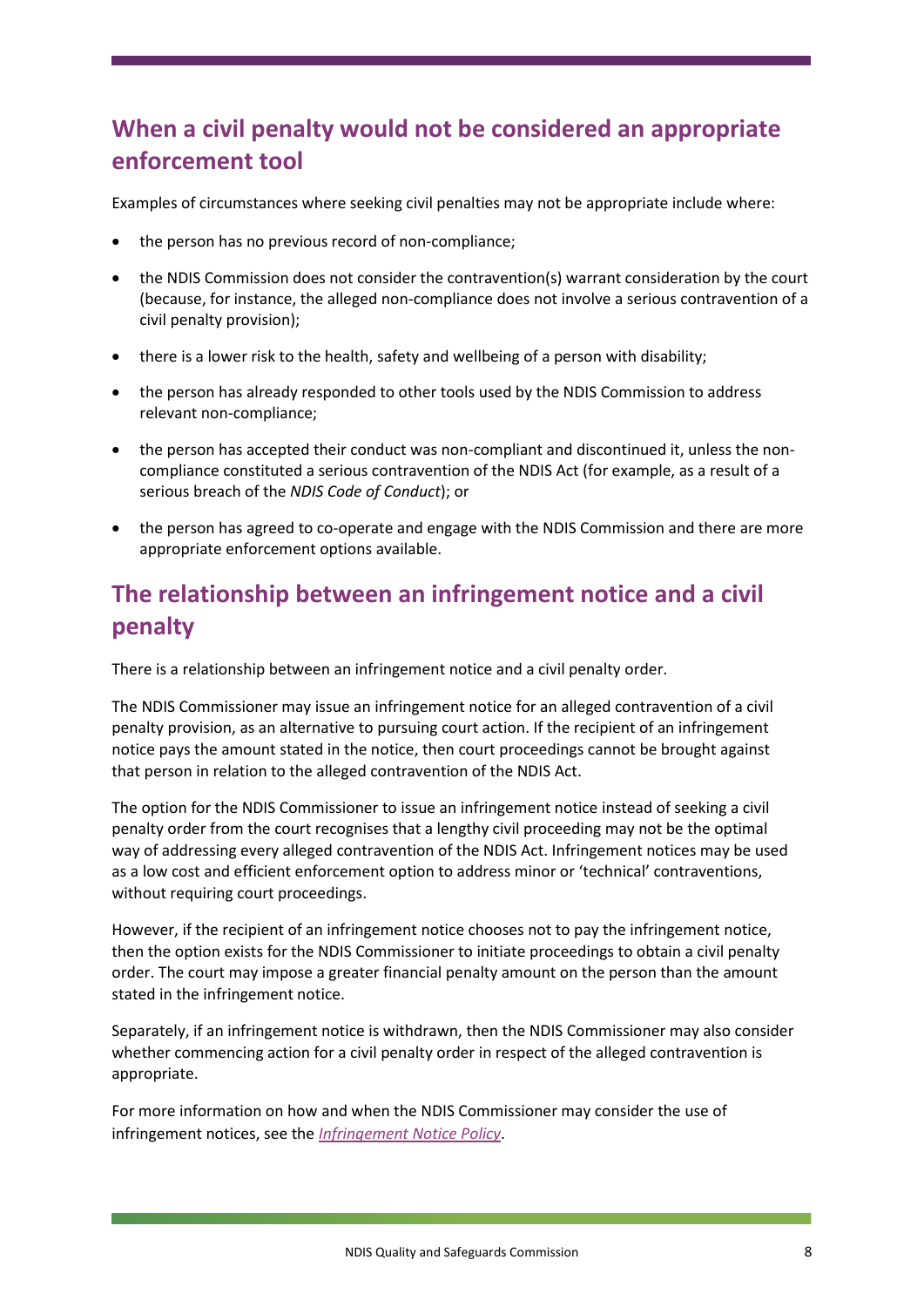## <span id="page-8-0"></span>**Record keeping and publication**

The NDIS Commission will keep records of civil penalty orders sought and obtained, and the payment or non-payment of the penalties ordered by the court. The NDIS Commissioner may include information about civil penalties imposed on the NDIS Provider Register, which is published on the NDIS Commission's website. Where permitted by law, the NDIS Commission may provide information about civil penalty proceedings it conducts to other regulators, to assist those regulators in carrying out their responsibilities.